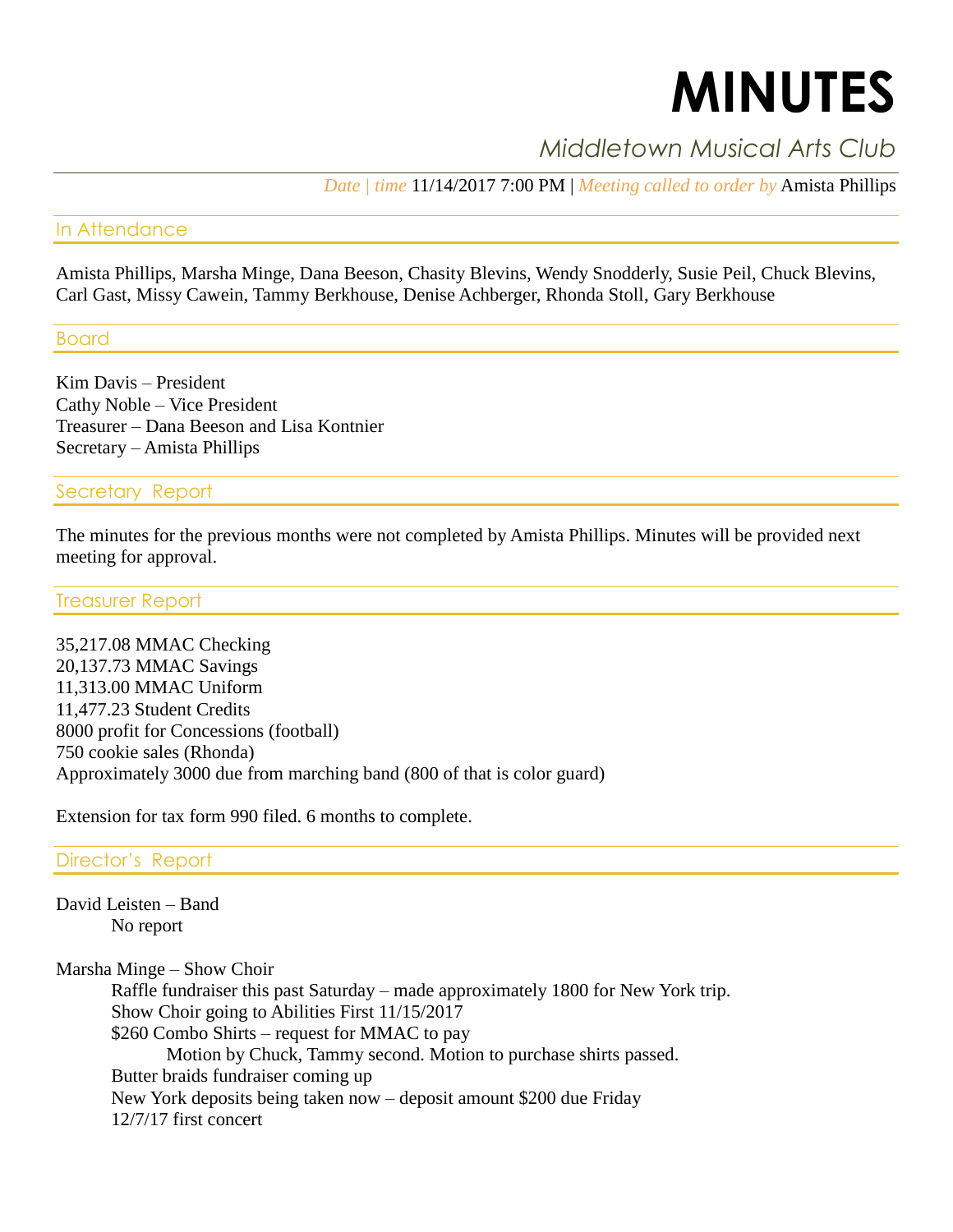Request for new receiver for the stereo \$172.49

Chuck Blevins has one – they will try that first, if it doesn't work Marsha can buy the new one. Motion by Chasity, second by Chuck. Motion to purchase receiver if Chuck's doesn't work passed.

Corey Hall – Orchestra No report

Stephanie Miller – Guard No report

#### Committee Reports

### Committee reports Maintenance & Transportation – Chuck Blevins & Gary Berkhouse No report Uniforms & Costumes – Tammy Berkhouse Uniforms are washed. Need to be loaded into storage and off trailer.

Hospitality & Celebrations – Tammy Berkhouse No report

Concessions – Chasity Blevins & Cathy Noble Coolers being delivered for basketball concessions Possibly using hot dog rollers for basketball concessions Motion for purchase amount of \$1250 made by Sue, second by Denise. Motion passed. No storage at the new arena for soda, brainstorming Possible playoff football game. Not confirmed until next week.

Website & Publicity – Kindra Davis No report

Ways & Means – Cathy Noble No report

Policy & Regulations – No update

Old Business

No old business

New Business

Accountant for filing 990 tax form. Parent Booster Organization charges \$900.